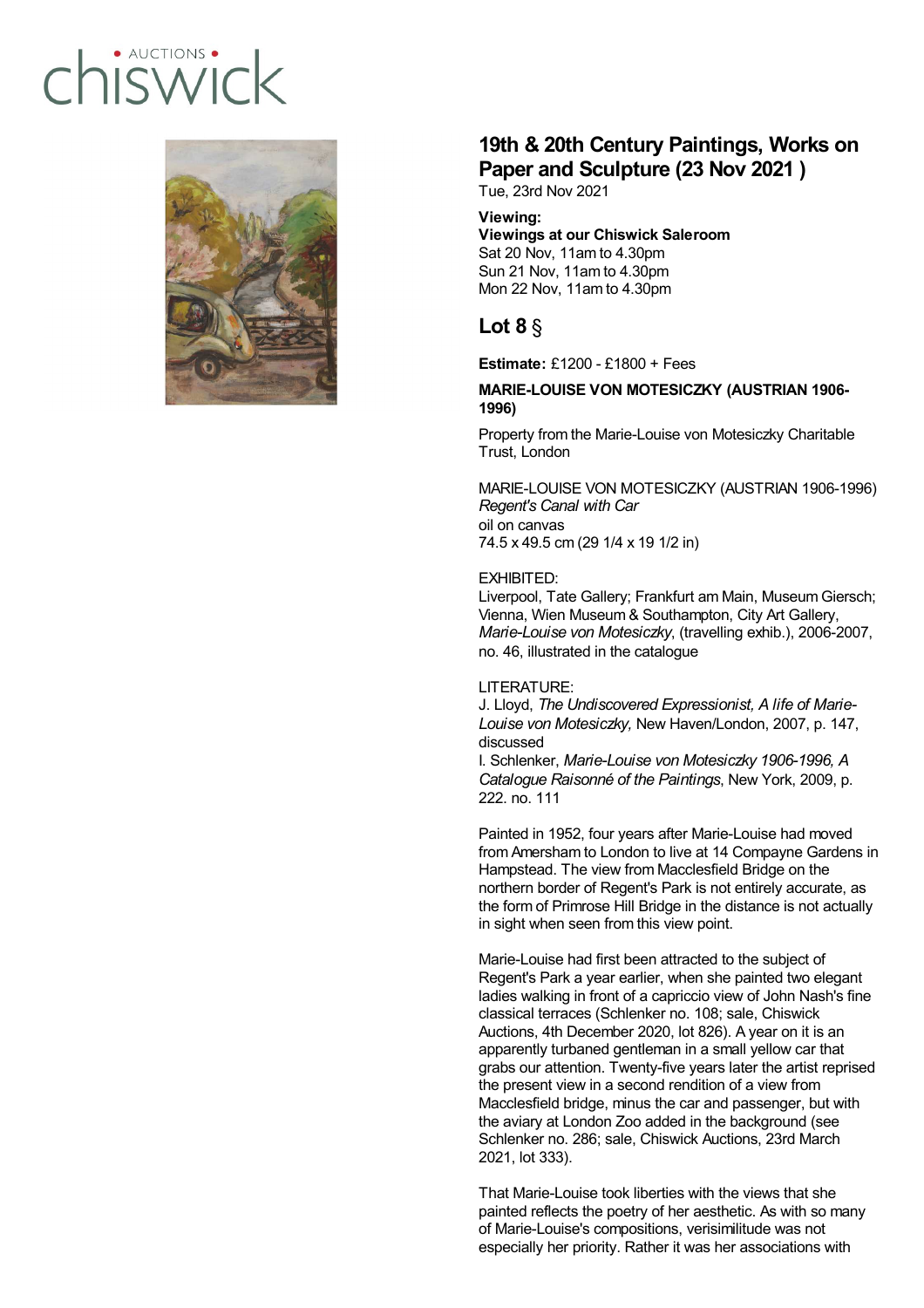people and places that she treasured and celebrated in her work.

#### *Five works from the Marie-Louise von Motesiczky Charitable Trust (lots 8-12)*

Oil paintings by Viennese emigré artist Marie-Louise von Motesiczky (1906-1996) are once again a feature of our sale.

Motesiczky's expressive and very painterly style had been formed before the Second World War, in large part influenced and encouraged by Max Beckmann. On first being introduced to Beckmann in 1920 she recalled: 'A winged creature from Mars could not have made a greater impact on me'. Once in Britain it was Oskar Kokoschka, a family friend from Vienna now similarly exiled, who helped champion her work. Thereafter, and very much on a personal level, it was the writer Elias Canetti (1905-1994) a fellow émigré who exercised a major influence over her artistic output.

Marie-Louise von Motesiczky grew up with her parents and her brother Karl in central Vienna. Her mother Henriette came from an illustrious Viennese Jewish banking dynasty. Her maternal grandfather, Leopold von Lieben, was President of the Stock Exchange; her grandmother, Anna, one of Freud's early patients. She counted the Todescos, and Ephrussis among her family circle, and she, her mother and her brother Karl spent their summers at Villa Todesco in Hinterbrühl, south west of the capital.

But over time family tragedy, financial difficulties and the rise of Nazi Germany took their toll. Marie-Louise's father died at the end of 1909 and after the First World War her mother's considerable inheritance gradually diminished through high taxation, poor investments, and the financial crash of 1929. Then, with the rise of the Third Reich and the *Anschluss* in March 1938, when Austria was annexed by Germany, she and her mother fled Vienna for the Netherlands before emigrating to England in 1939. Further distress followed when her brother Karl, who had remained in Austria, was arrested and deported to Auschwitz, dying of typhus there on 25 June 1943.

On Motesiczky's arrival in London Kokoschka ensured her inclusion in a series of group exhibitions, and assisted her in the staging of a solo exhibition at the Czechoslovak Institute in the autumn of 1944. Further group shows followed, and in 1960 she had a second solo exhibition at the influential Beaux Arts Gallery off Bond Street. On the Continent she received acclaim for her work in exhibitions in Amsterdam and The Hague in 1952, one of her canvases being purchased by the Stedelijk Museum. The same decade she exhibited in Munich and Düsseldorf, and in the 1960s was the subject of shows in Germany and Austria, including a one-person exhibition at the Wiener Secession in 1966.

In 1985, a full twenty-five years after her work had been shown at the Beaux Arts Gallery, she was the subject of another solo exhibition in London, at the Goethe-Institut, which was widely acclaimed in the press. In 1994 a major retrospective of her work was held in Vienna at the Österreichische Galerie, Oberes Belvedere and in Manchester at the City Art Gallery. In 2006-07 her work was celebrated in a centenary exhibition at Tate Liverpool, travelling to Frankfurt, Vienna, Passau and Southampton City Art Gallery. Also in 2007 Jill Lloyd's biography of Marie-Louise appeared: *The Undiscovered Expressionist. A Life of*